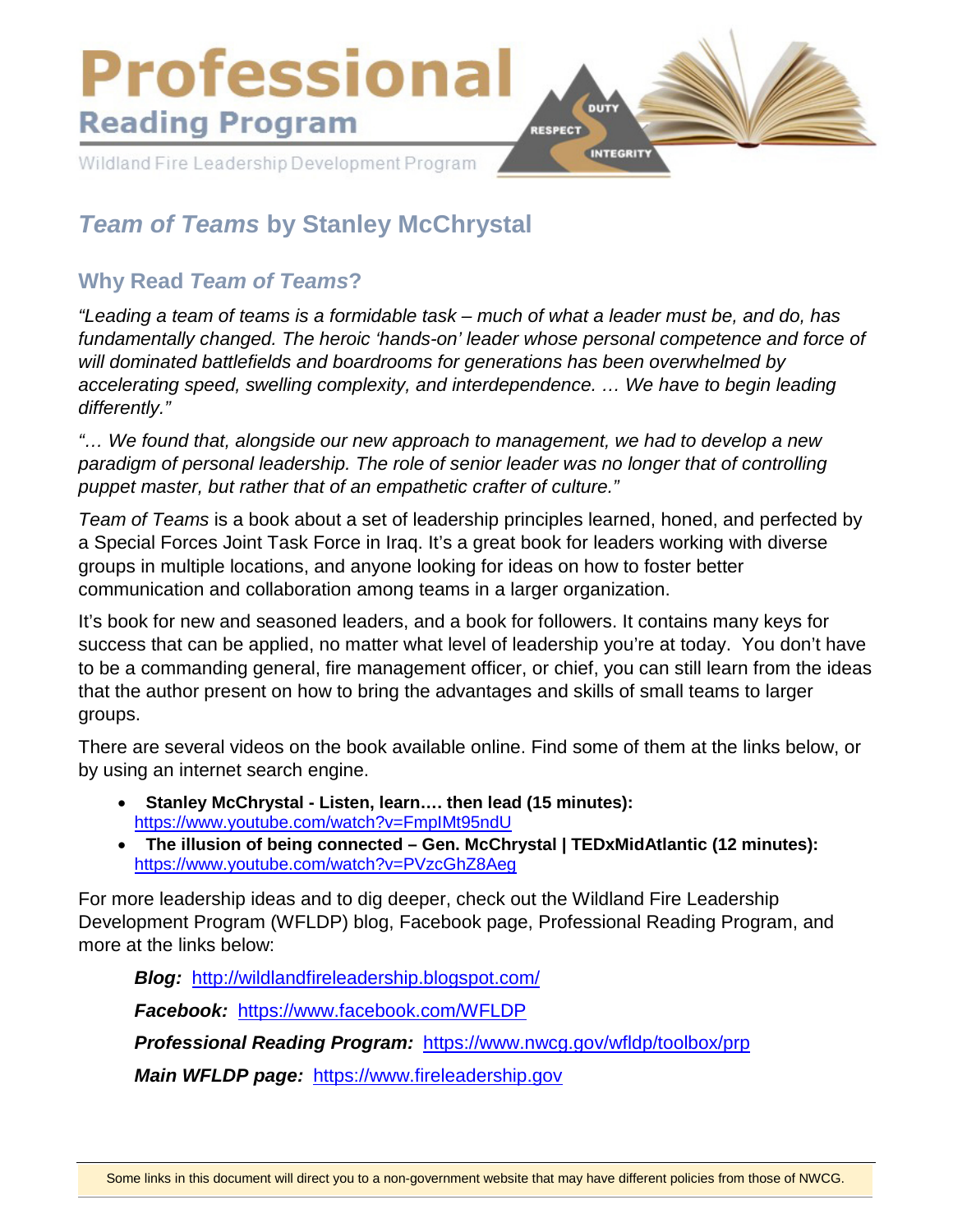## *Team of Teams* **Discussion Questions**

### **Chapter One: Sons of Proteus**

There's always talk of new technology or new tactics being the answer to most problems we face in wildland fire, but do we ever consider revamping how we are organized? Do we look at revamping our culture? Has our task (fire management) changed over the past 50 years? Have our organizations changed with it?

### **Chapter Two: Clockwork**

What do you think about Taylor's approach to efficiency? Is there "one best way" to manage fire, and fire organizations? Are there aspects of managing a fire crew or program might benefit from scientific management? How about aspects where scientific management might not be a good way to approach the task?

### **Chapter Three: From Complicated to Complex**

Early in the chapter, the author lays out some ideas about complexity and complication. Is wildland fire leadership complicated or complex? Do we sometimes use complicated solutions to complex problems? How can technology or "big data" help or hinder operations in complex environments?

## **Chapter Four: Doing the Right Thing**

Is your organization "agile and resilient?" Why or why not? What could you do to make it more agile and resilient? What are your thoughts on the authors take on efficiency and effectiveness? How can this tie in with other efforts to create resiliency or "nimbleness" that your agency may be pursuing?

#### **Chapter Five: From Command to Team**

What's your take on the command versus team examples at the beginning of the chapter? What do you think about the examples in the "Get a Swim Buddy" section? Could you apply the CRM principles and training from the aviation world in your organization?

### **Chapter Six: Team of Teams**

How does the author differentiate between a command of teams and a team of teams? How does your organization, unit, or crew compare? What can you do to get past that barrier of "everyone else sucks?"

#### **Chapter Seven: Seeing the System**

What do you think of the section on the "Need-to-Know" fallacy, including the soccer team example? How does you team approach "shared consciousness?" What did you think about the author's definition of the difference between "education" and "training?"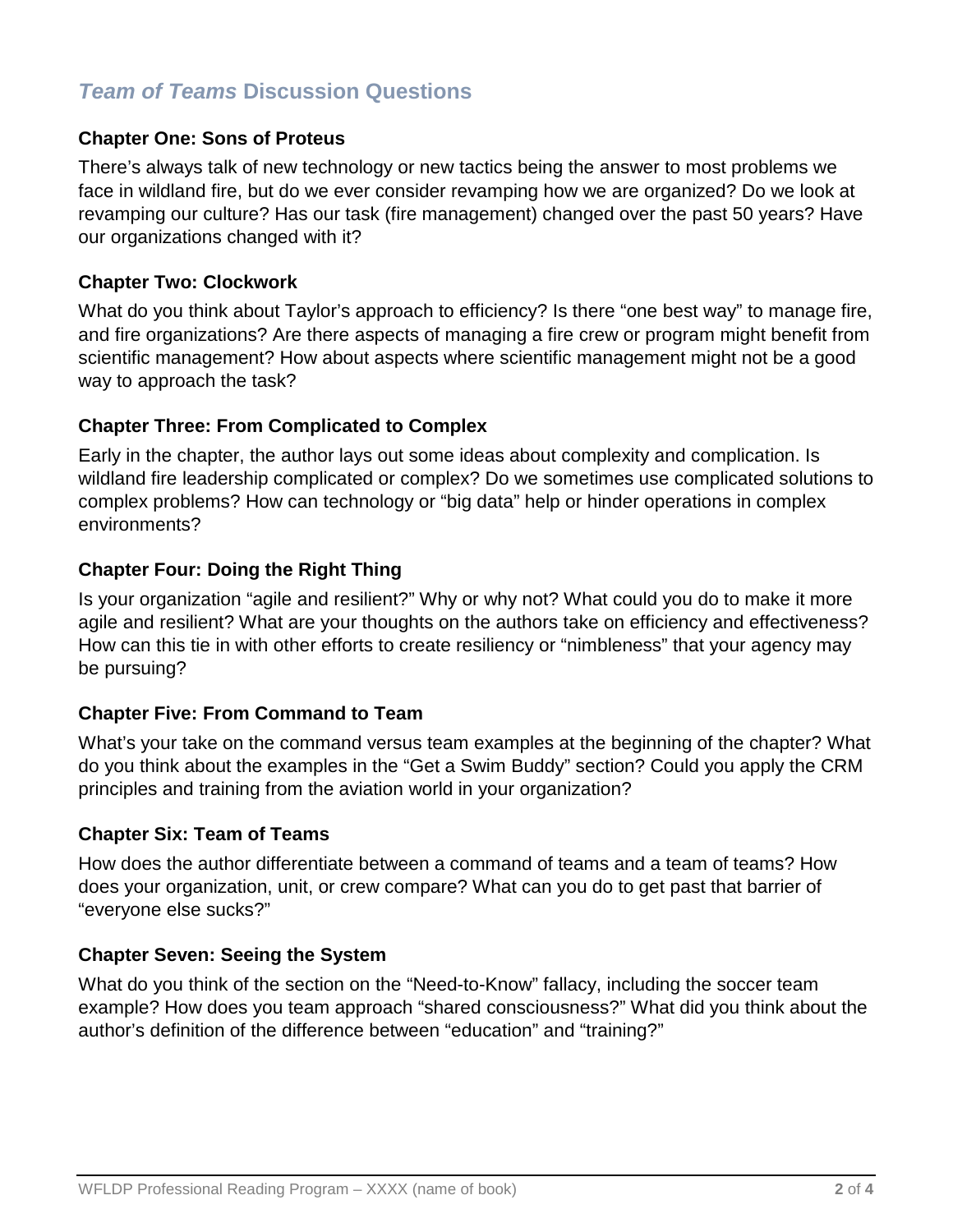## **Chapter Eight: Brains Out of the Footlocker**

How do you share information in your organization? How can information sharing be a powerful leadership tool? What do you think about the briefing model (short update followed by time for discussion) that the author describes?

## **Chapter Nine: Beating the Prisoners Dilemma**

Do things like detailing or sending folks to work with other crew types build better relationships in your organization? What did you think of how the task force selected "LNOs" for their assignments? What leadership traits did Conway show in the "Chicken sandwiches and trash" example?

## **Chapter Ten: Hands Off**

Has increased communication ability on the fireline – cell phones, text messages, better radios, and even real time video and images – changed how decisions are made in your organization? How does the idea of "discretionary power" factor in the wildland fire leadership setting? How can you empower leaders and followers in this environment? What did you think of the Ritz-Carlton example?

## **Chapter Eleven: Leading Like A Gardener**

As a leader or follower at any level, how can you work to "craft culture?" At what point should a fire leader start to think about being a gardener instead of a chess master? What do you think of the author's practice of "thinking out loud?"

## **Chapter Twelve: Symmetries**

What do you think of the idea of "if it's stupid and it works, it's not stupid?" Can you think of any mental models in wildland fire that could use some change? How about in your immediate organization, unit, or crew?

## **Chapter Thirteen**

The Thirtymile fire undoubtedly had an influence on many firefighters, and even changed how we do business in some ways. Have you done the staff ride or read the book by John Maclean? Does reading the author's experience add to or change your understanding of what happened? Why is it important to review incidents like this, even 15 years after it happened?

## **Chapters Fourteen and Fifteen**

What do you think about the author's take on fuels in the urban interface, and the Yarnell fire? Have you ever felt pressured to take certain actions because of the values at risk? What lessons have you taken from the Yarnell fire?

## **Chapter Sixteen**

How has technology changed since you started fighting fire? Do you carry any equipment now that was unheard of ten or twenty years ago? What tools do you think you'll be using ten years from now? Is all technology good, or can it cause a distraction from the "basics" of the job? Can technology by itself make the job of fighting fire safer? Why or why not?